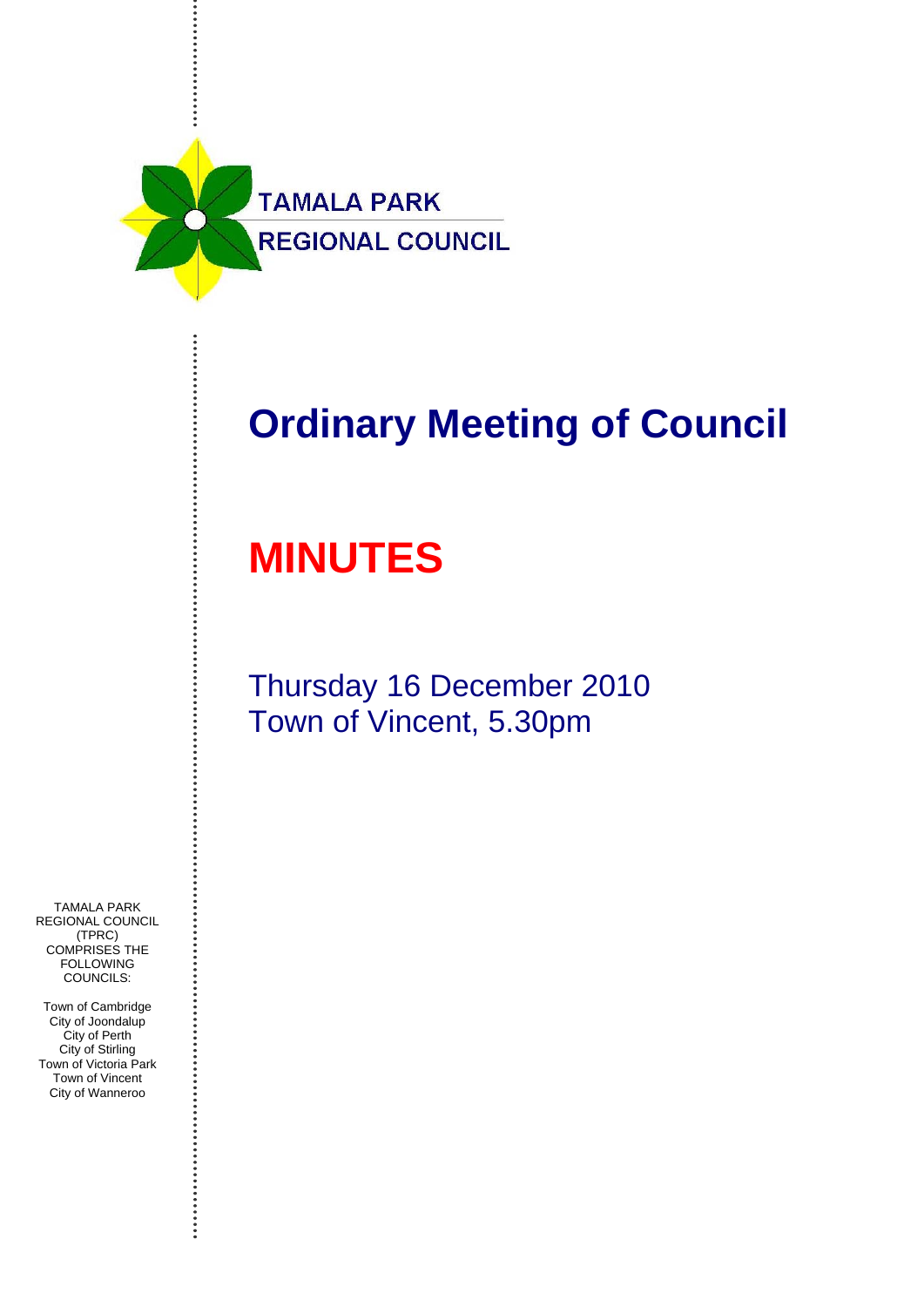| <b>OWNER COUNCIL</b>  | <b>MEMBER</b>                   | <b>ALTERNATE MEMBER</b> |
|-----------------------|---------------------------------|-------------------------|
| Town of Cambridge     | <b>Mayor Simon Withers</b>      |                         |
| City of Joondalup     | Cr Tom McLean                   |                         |
|                       | <b>Cr Geoff Amphlett</b>        |                         |
| City of Perth         | Cr Eleni Evangel                |                         |
| City of Stirling      | <b>Cr Leonie Getty</b>          |                         |
|                       | Cr Giovanni Italiano (CHAIRMAN) |                         |
|                       | <b>Cr David Michael</b>         |                         |
|                       | <b>Cr Stephanie Proud</b>       |                         |
| Town of Victoria Park | Mayor Trevor Vaughan            |                         |
| Town of Vincent       | Mayor Nick Catania              |                         |
| City of Wanneroo      | <b>Cr Dianne Guise</b>          | Mayor Jon Kelly         |
|                       | Cr Glynis Monks                 | Cr Brett Treby          |
|                       | (DEPUTY CHAIRMAN)               |                         |

## **MEMBERSHIP**

NB: Although some Councils have nominated alternate members, it is a precursor to any alternate member acting that a Council carries a specific resolution for each occasion that the alternate member is to act, referencing Section 51 of the Interpretation Act. The current Local Government Act does not provide for the appointment of deputy or alternate members of Regional Councils. The DLG is preparing an amendment to rectify this situation.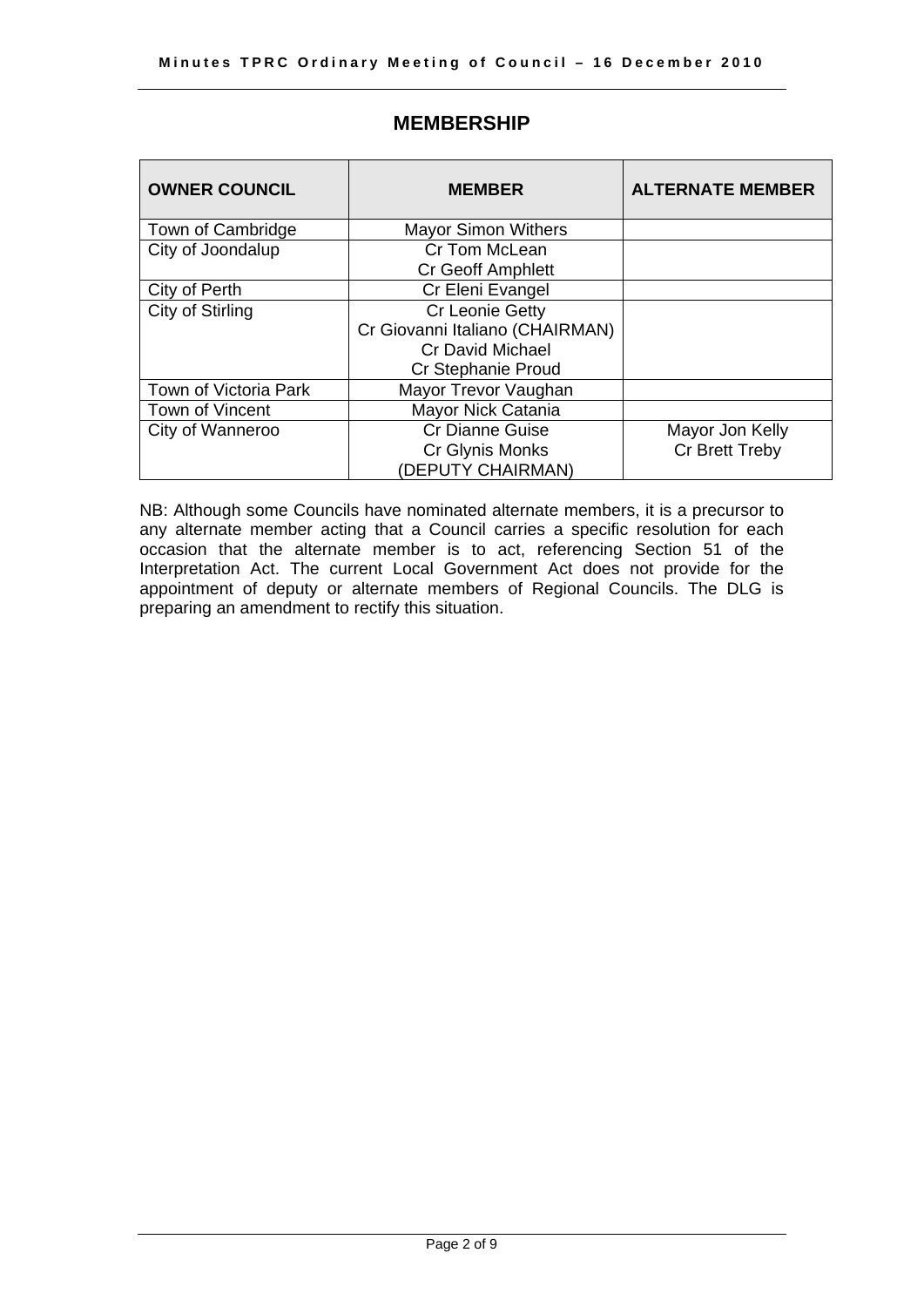## **TABLE OF CONTENTS**

| 1.  |                                                                       |
|-----|-----------------------------------------------------------------------|
|     |                                                                       |
| 2.  |                                                                       |
| 3.  |                                                                       |
| 4.  |                                                                       |
| 5.  |                                                                       |
| 5A. |                                                                       |
| 6.  | ANNOUNCEMENTS BY CHAIRMAN (WITHOUT DISCUSSION) 5                      |
| 7.  |                                                                       |
| 8.  |                                                                       |
| 9.  |                                                                       |
| 9.1 |                                                                       |
| 9.2 | STATEMENTS OF FINANCIAL ACTIVITY FOR THE MONTHS OF OCTOBER 2010 AND   |
| 9.3 | LIST OF MONTHLY ACCOUNTS SUBMITTED FOR THE MONTHS OF OCTOBER 2010 AND |
| 9.4 |                                                                       |
| 9.5 |                                                                       |
| 9.6 |                                                                       |
| 9.7 |                                                                       |
| 9.8 |                                                                       |
| 9.9 |                                                                       |
| 10. |                                                                       |
| 11. | QUESTIONS BY ELECTED MEMBERS OF WHICH DUE NOTICE HAS BEEN GIVEN8      |
| 12. |                                                                       |
| 13. |                                                                       |
| 14. |                                                                       |
| 15. |                                                                       |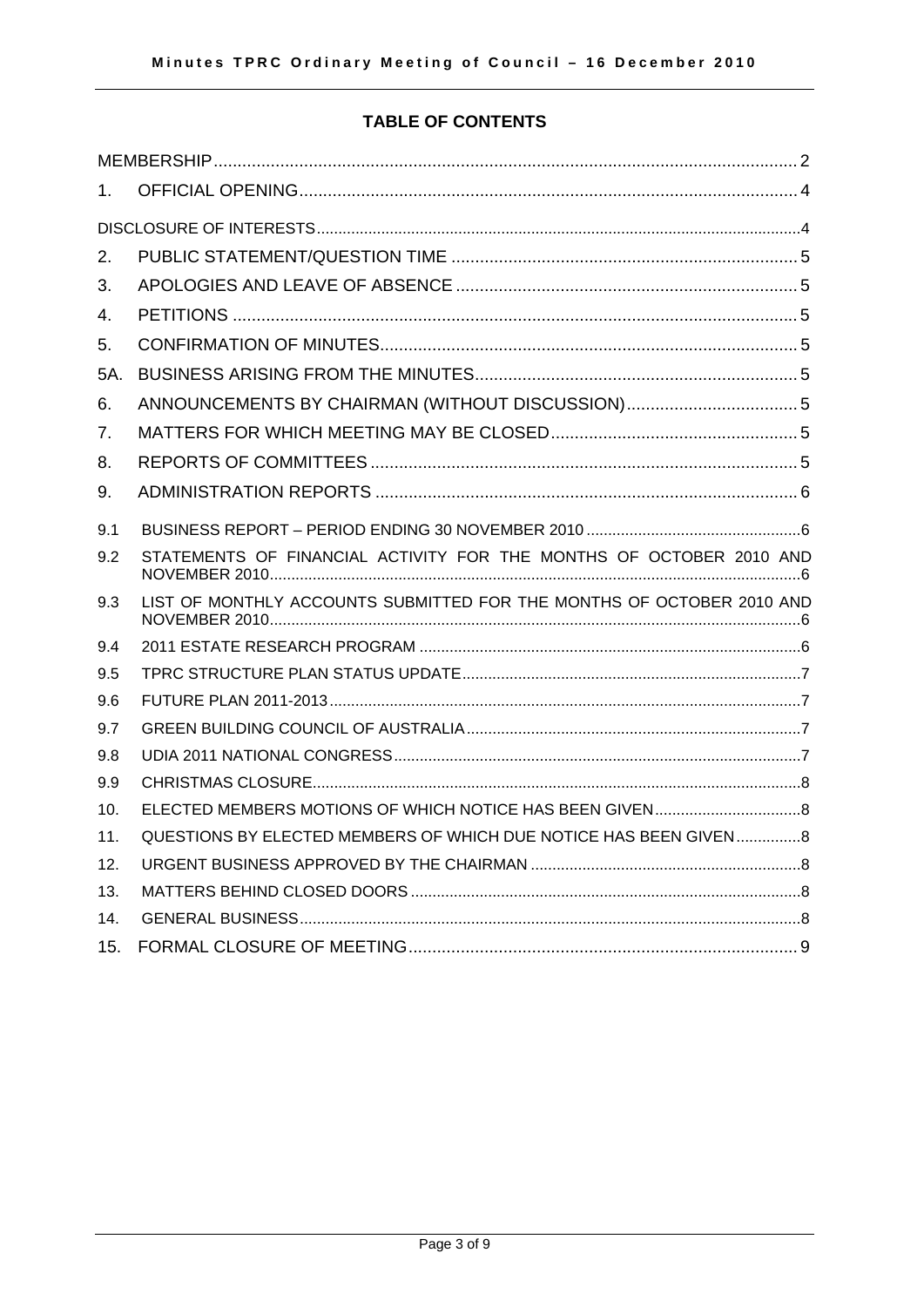#### **PRESENT**

| <b>Chairman</b>                                                         | Cr Giovanni Italiano                                                                                                                                                                                                                               |  |
|-------------------------------------------------------------------------|----------------------------------------------------------------------------------------------------------------------------------------------------------------------------------------------------------------------------------------------------|--|
| <b>Councillors</b>                                                      | Cr Geoff Amphlett<br>Cr Nick Catania<br>Cr Leonie Getty<br><b>Cr Dianne Guise</b><br>Cr Tom McLean<br>Cr David Michael (from 5.54pm)<br>Cr Glynis Monks<br>Cr Stephanie Proud (from 5.45pm)<br>Cr Trevor Vaughan<br>Cr Simon Withers (from 6.10pm) |  |
| <b>Alternate Members</b>                                                | Nil                                                                                                                                                                                                                                                |  |
| Staff                                                                   | Mr Tony Arias (Chief Executive Officer)<br>Mrs Kylie Jeffs (Executive Assistant)                                                                                                                                                                   |  |
| <b>Apologies Councillors</b>                                            | Nil                                                                                                                                                                                                                                                |  |
| <b>Leave of Absence</b>                                                 | Nil                                                                                                                                                                                                                                                |  |
| Absent                                                                  | Cr Eleni Evangel                                                                                                                                                                                                                                   |  |
| <b>Consultants</b>                                                      | Mr Sandy Biagioni (Satterley Property Group)<br>Mr Nigel Satterley (Satterley Property Group)<br>Mr Grant Singleton (Satterley Property Group)                                                                                                     |  |
| <b>Apologies Participant</b><br><b>Councils' Advisers</b>               | Nil                                                                                                                                                                                                                                                |  |
| <b>In Attendance</b><br><b>Participant Councils'</b><br><b>Advisers</b> | Mr Lewis Bond (City of Perth)<br>Mr John Giorgi (Town of Vincent)<br>Mr Arthur Kyron (Town of Victoria Park)<br>Mr John Paton (City of Wanneroo)<br>Mr Ross Povey (City of Stirling)<br>Mr Daniel Simms (City of Wanneroo)                         |  |
| <b>Members of the Public</b>                                            | Nil                                                                                                                                                                                                                                                |  |
| <b>Press</b>                                                            | Nil                                                                                                                                                                                                                                                |  |

## **1. OFFICIAL OPENING**

At 5.36pm the Chairman declared the meeting of the Tamala Park Regional Council open.

## **DISCLOSURE OF INTERESTS**

Nil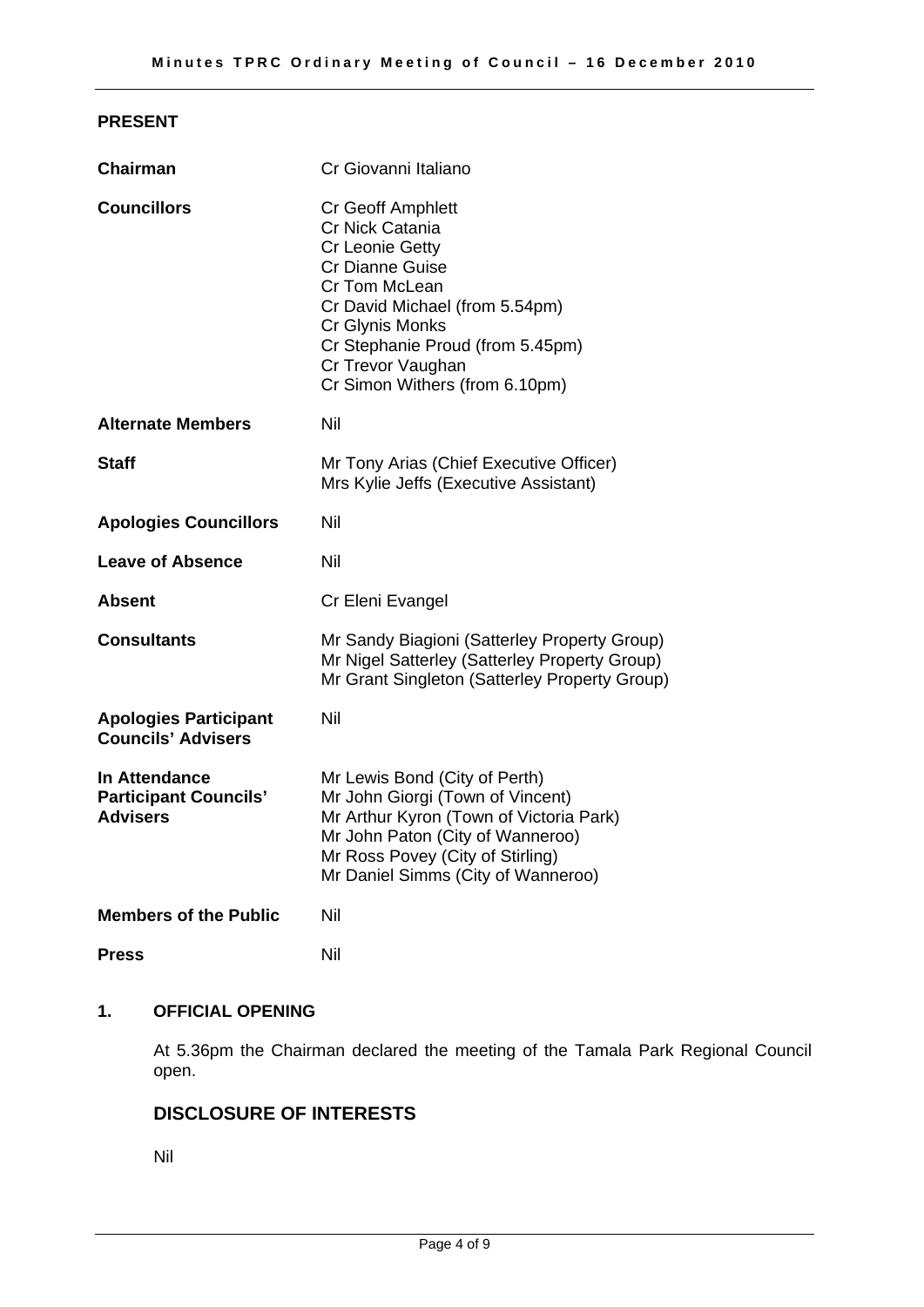#### **2. PUBLIC STATEMENT/QUESTION TIME**

Nil

#### **3. APOLOGIES AND LEAVE OF ABSENCE**

Apologies were received from Cr Simon Withers.

#### **4. PETITIONS**

Nil

#### **5. CONFIRMATION OF MINUTES**

*Ordinary Meeting of Council – 14 October 2010* 

Moved Cr N Catania, Seconded Cr D Guise

That the minutes of the Ordinary Meeting of Council of 14 October 2010 be confirmed, and signed by the Chairman, as a true and correct record of proceedings.

The Motion was put and declared CARRIED (8/0).

## **5A. BUSINESS ARISING FROM THE MINUTES**

Nil

#### **6. ANNOUNCEMENTS BY CHAIRMAN (WITHOUT DISCUSSION)**

Nil

#### **7. MATTERS FOR WHICH MEETING MAY BE CLOSED**

Nil

#### **8. REPORTS OF COMMITTEES**

• *Management Committee – 18 November 2010* 

Cr Catania advised that the Committee had adopted the timeframe for the project (as presented by Satterley Property Group) and the proposed project name of 'Catalina'.

Moved Cr D Guise, Seconded Cr T McLean that standing orders be suspended at 5.40pm to allow representatives from the Satterley Property Group to update the Council on the marketing of the project.

The Motion was put and declared CARRIED (8/0).

*Representatives of the Satterley Property Group were invited to address the Council.* 

*Cr S Proud arrived during discussion on this item at 5.45pm.* 

Moved Cr G Amphlett, Seconded Cr L Getty that standing orders be reopened at 5.52pm.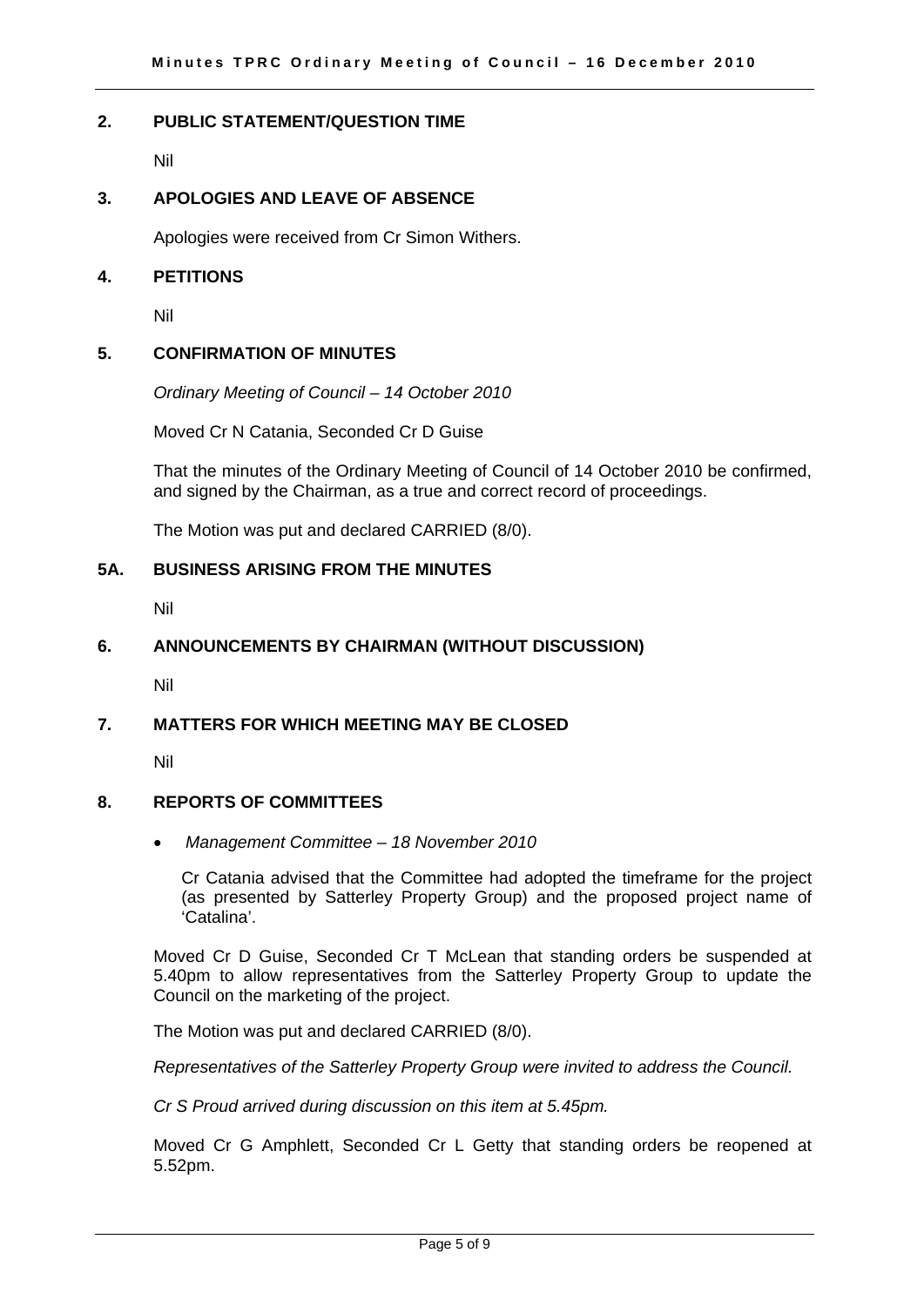The Motion was put and declared CARRIED (9/0).

• *CEO Performance Review Committee Meeting – 25 November 2010* 

The Chairman of the CEO Performance Review Committee meeting was absent for this item and Cr Italiano advised that another meeting of the CEO Performance Review Committee meeting will be held after the Council meeting on 16 December 2010.

#### **9. ADMINISTRATION REPORTS**

#### **9.1 BUSINESS REPORT – PERIOD ENDING 30 NOVEMBER 2010**

*Cr D Michael arrived during discussion on this item at 5.54pm.* 

Moved Cr N Catania, Seconded Cr T Vaughan

[The recommendation in the agenda]

#### **That the Business Report to 30 November 2010 be RECEIVED.**

The Motion was put and declared CARRIED (10/0).

#### **9.2 STATEMENTS OF FINANCIAL ACTIVITY FOR THE MONTHS OF OCTOBER 2010 AND NOVEMBER 2010**

Moved Cr N Catania, Seconded Cr T Vaughan

[The recommendation in the agenda]

**That the Council RECEIVE and NOTE the Statement of Financial Activity for the months ending 31 October 2010 and 30 November 2010.** 

The Motion was put and declared CARRIED (10/0).

#### **9.3 LIST OF MONTHLY ACCOUNTS SUBMITTED FOR THE MONTHS OF OCTOBER 2010 AND NOVEMBER 2010**

Moved Cr G Monks, Seconded Cr L Getty

[The recommendation in the agenda]

**That the Council RECEIVE and NOTE the list of accounts paid under Delegated Authority to the CEO for the month of October 2010 and November 2010:** 

- **Month ending 31 October 2010 (Total \$24,608.57)**
- **Month ending 30 November 2010 (Total \$95,844.41)**
- **Total Paid \$120,452.98**

The Motion was put and declared CARRIED (10/0).

## **9.4 2011 ESTATE RESEARCH PROGRAM**

Moved Cr G Amphlett, Seconded Cr T McLean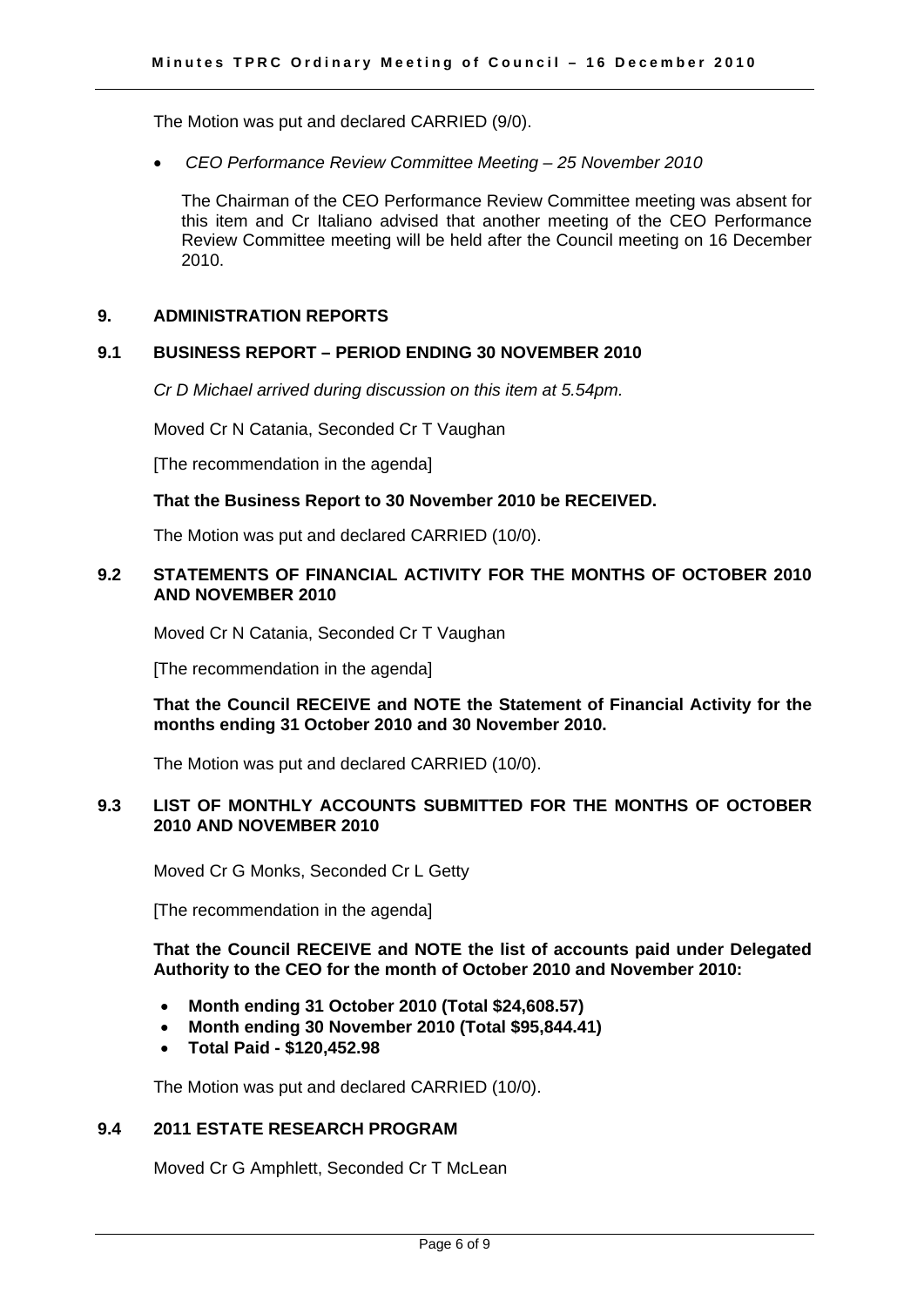[The recommendation in the agenda]

**That the Council DECLINE the proposal from Strategic Marketing & Research (SMR) for syndicate involvement in market research to be undertaken by SMR in 2011 at an estimated cost of between \$4,000.** 

The Motion was put and declared CARRIED (10/0).

#### **9.5 TPRC STRUCTURE PLAN STATUS UPDATE**

Moved Cr T Vaughan, Seconded Cr N Catania

[The recommendation in the agenda]

#### **That the Council RECEIVE the status report in relation to the TPRC Structure Plan.**

The Motion was put and declared CARRIED (10/0).

#### **9.6 FUTURE PLAN 2011-2013**

Moved Cr T Vaughan, Seconded Cr T McLean

[The recommendation in the agenda]

- **1. That the Council ENDORSE the draft Future Plan 2011-2013 document for the purpose of advertising for public response.**
- **2. That the following proposals for public consultation contained in the Future Plan be ADOPTED:** 
	- **Advertised in local newspapers.**
	- **Advised on participant Council noticeboards.**
	- **Web site.**
	- **Participant Local Government responses canvassed.**

The Motion was put and declared CARRIED BY ABSOLUTE MAJORITY (10/0).

#### **9.7 GREEN BUILDING COUNCIL OF AUSTRALIA**

Moved Cr L Getty, Seconded Cr S Proud

[The recommendation in the agenda]

#### **That Council resolve to DECLINE the request from the Green Building Council of Australia for membership.**

The Motion was put and declared CARRIED (10/0).

#### **9.8 UDIA 2011 NATIONAL CONGRESS**

Moved Cr T Vaughan, Seconded Cr S Proud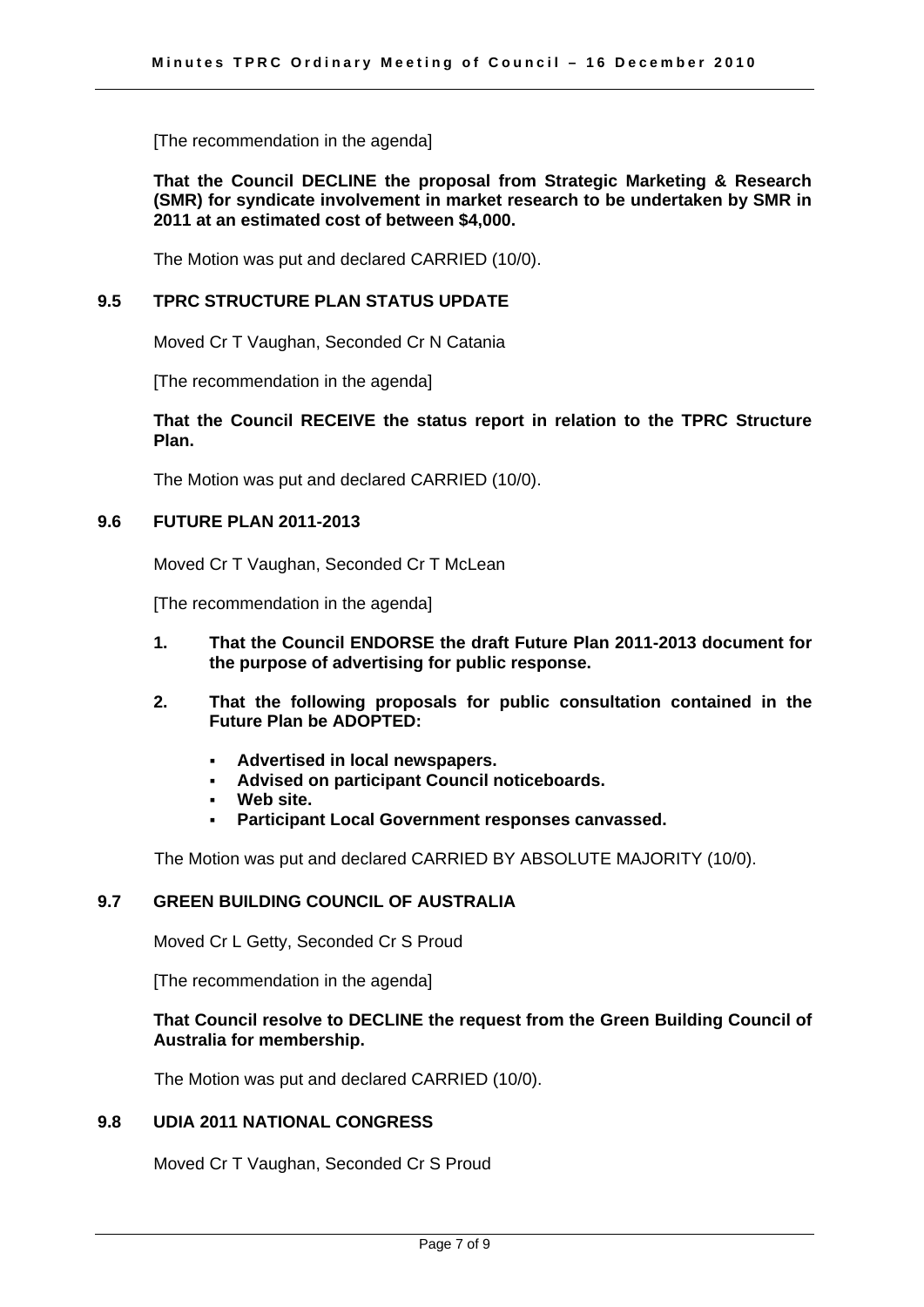[The recommendation in the agenda]

That the CEO be AUTHORISED to attend the 2010 Urban Development Institute of Australia National Congress in Adelaide to be held on 28 - 31 March 2011.

Moved Cr N Catania, Seconded Cr D Guise

That an alternative recommendation be made as follows:

**That the CEO, Chairman and Deputy Chairman be AUTHORISED to attend the 2010 Urban Development Institute of Australia National Congress in Adelaide to be held on 28 - 31 March 2011.** 

The Motion for amendment was put and declared CARRIED (8/2). For: Crs Catania, Getty, Guise, Italiano, Monks, Michael, Proud and Vaughan. Against: Crs Amphlett and McLean.

The Motion as then amended was put and declared CARRIED (10/0).

#### **9.9 CHRISTMAS CLOSURE**

Moved Cr L Getty, Seconded Cr G Monks

[The recommendation in the agenda]

**That the TPRC administrative office be CLOSED over the Christmas period from 24 December 2010 to 3 January 2011 (inclusive).** 

The Motion was put and declared CARRIED (10/0).

#### **10. ELECTED MEMBERS MOTIONS OF WHICH NOTICE HAS BEEN GIVEN**

Nil

#### **11. QUESTIONS BY ELECTED MEMBERS OF WHICH DUE NOTICE HAS BEEN GIVEN**

Nil

#### **12. URGENT BUSINESS APPROVED BY THE CHAIRMAN**

Nil

#### **13. MATTERS BEHIND CLOSED DOORS**

Nil

#### **14. GENERAL BUSINESS**

It was agreed that future agenda papers will reference the financial/budget implications for each item.